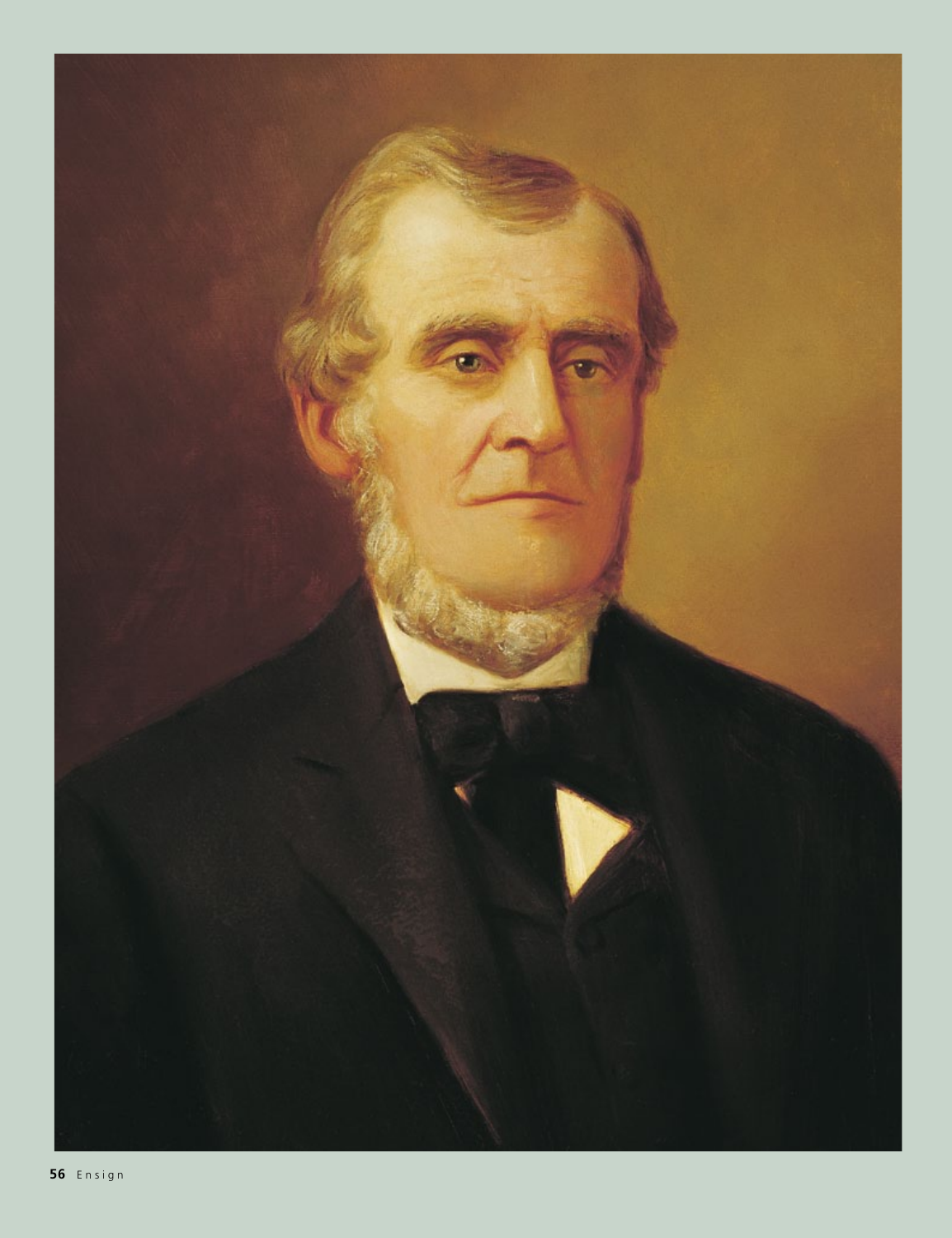# The Life of Martin Harris PATTERNS OF HUMILITY AND REPENTANCE

*From the life of Martin Harris we learn that when we are humble, we are blessed, and that we can make important contributions to the Lord's work despite past mistakes.*

# **By Larry E. Morris**

Production editor, Joseph Smith Papers

hurch history offers many stories of<br>Saints who were shining examples<br>of faith and devotion in the face of Saints who were shining examples of faith and devotion in the face of great pressure, persecution, and personal weakness. One of the most memorable examples comes from the life of Martin Harris. Although he is often remembered for his loss of the first 116 manuscript pages of the Book of Mormon, he overcame that fault to become a key figure in the coming forth of the Book of Mormon—one of the monumental events of the Restoration. As Elder Dallin H. Oaks of the Quorum of the Twelve Apostles has said, "Martin's subsequent faithfulness [after losing the manuscript] continues under a shadow from which this important man should be rescued."<sup>1</sup>

## **A Friend and Gentleman**

In 1827, Martin was a well-respected and prosperous landowner in Palmyra, New

York, USA. That year he heard about the plight of Joseph Smith, a man more than 20 years his junior who lived on a farm just outside of Palmyra, who was translating golden plates and was having difficulty protecting the plates from thieves.

Although Martin knew that helping Joseph could damage his reputation as a farmer and businessman, Martin's interest was piqued. He talked with Joseph and other members of the Smith family. Then, Martin reported, "I retired to my bedroom and prayed God to show me concerning these things." An answer came through "the still small voice spoken in the soul. Then I was satisfied that it was the Lord's work, and I was under a covenant to bring it forth."<sup>2</sup> Martin gave Joseph 50 dollars, enabling Joseph and his wife, Emma, to move to Harmony, Pennsylvania, USA, where Emma's parents lived.

Shortly thereafter, from April to June 1828, Martin acted as scribe for Joseph while the Prophet translated the plates. After the first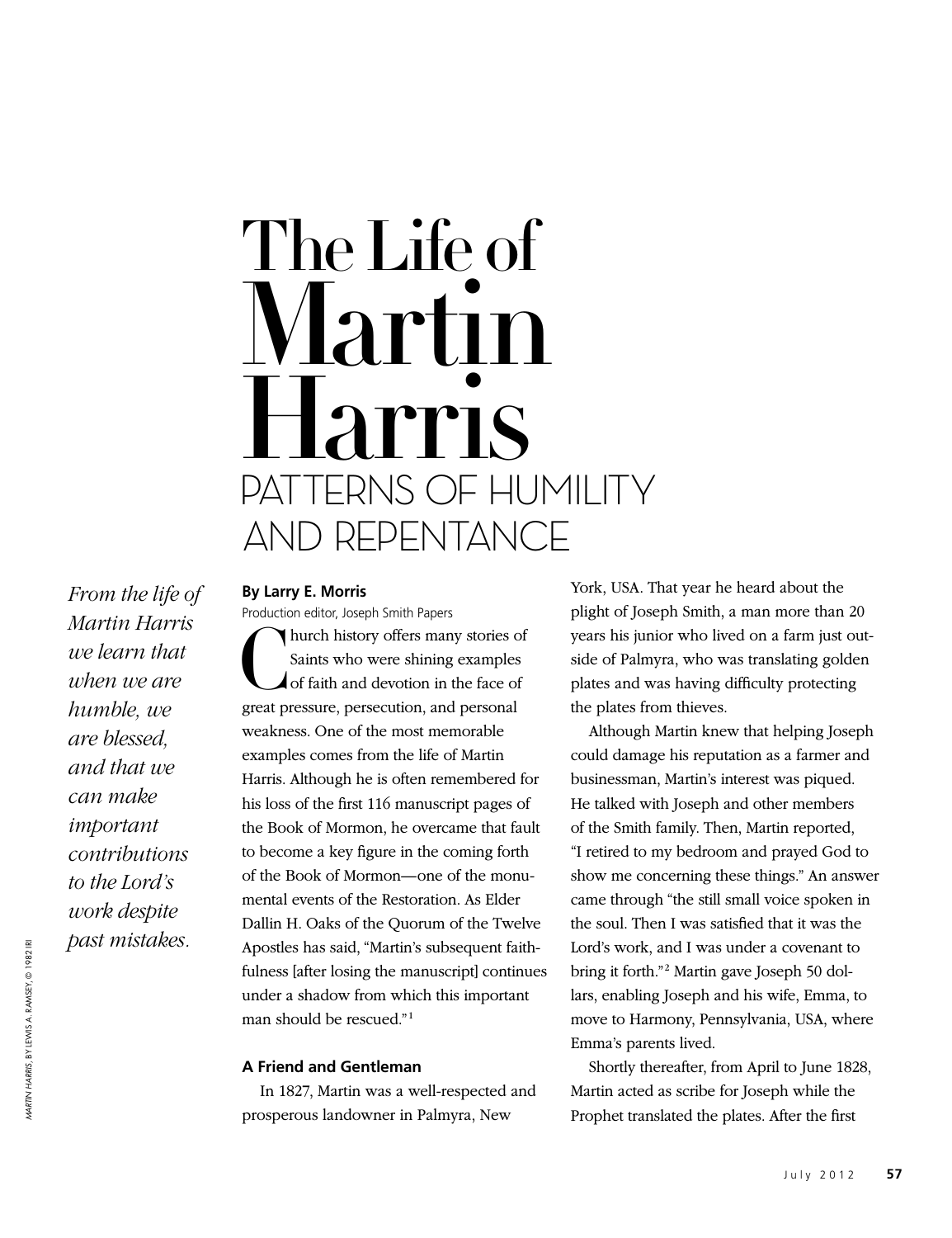

*Martin Harris was a prosperous man with a large farm (above, left) and rich belongings (such as the engraved watch above). The house pictured here (above, right) currently sits on the farm Martin once mortgaged to pay for the printing of the Book of Mormon. His original house burned down and was replaced in 1852 by this one.* 

116 pages were translated, Martin began to plead with Joseph to let him show the Book of Mormon manuscript to friends and relatives. When Joseph finally agreed, the result was disastrous—Martin lost the precious document. A revelation called Martin "a wicked man" and reprimanded Joseph because he had "feared man more than God" (D&C 3:12, 7). In addition, the plates were taken from the Prophet, and he temporarily lost the gift to translate. However, both Joseph and Martin were sincerely repentant, and the Lord forgave them both. Translation of the plates resumed, though Martin no longer acted as scribe.

In spite of this humbling experience, the penitent Martin did not lose his faith. In the spring of 1829, he returned to Harmony, sincerely desiring an additional witness concerning the plates. A revelation sought at Martin's request promised that "three of my servants . . . shall know of a surety that [Joseph's claims about the plates] are true, for from heaven will I declare it unto them. I will give them power that they may behold and view these things as they are" (D&C 5:11–13).

Promised that he could be one of the three if he humbled himself before the Lord, (see D&C 5:23–28). Martin left Harmony rejoicing. While traveling, Martin enthusiastically told his fellow stagecoach passengers of his experiences with Joseph. One of these passengers later wrote of this event and recounted, "Smith read to him a good deal of the [gold] bible [and Martin] repeated to those in the Stage verse after verse of what Smith had read to him."<sup>3</sup> Firmly recommitted, Martin thus became one of the first to testify of the Book of Mormon.

About this same time, Martin's wife, Lucy, who had grown quite hostile to Joseph Smith and his work, "entered a complaint against Joseph, before a certain magistrate of Lyons [New York],"<sup>4</sup> accusing the Prophet of defrauding her husband. After three men claimed that Joseph had made up the story about the plates, Martin himself was called to testify. Once again demonstrating his humility and his loyalty to Joseph, Martin swore that Joseph had not defrauded him, adding that "as to the plates which he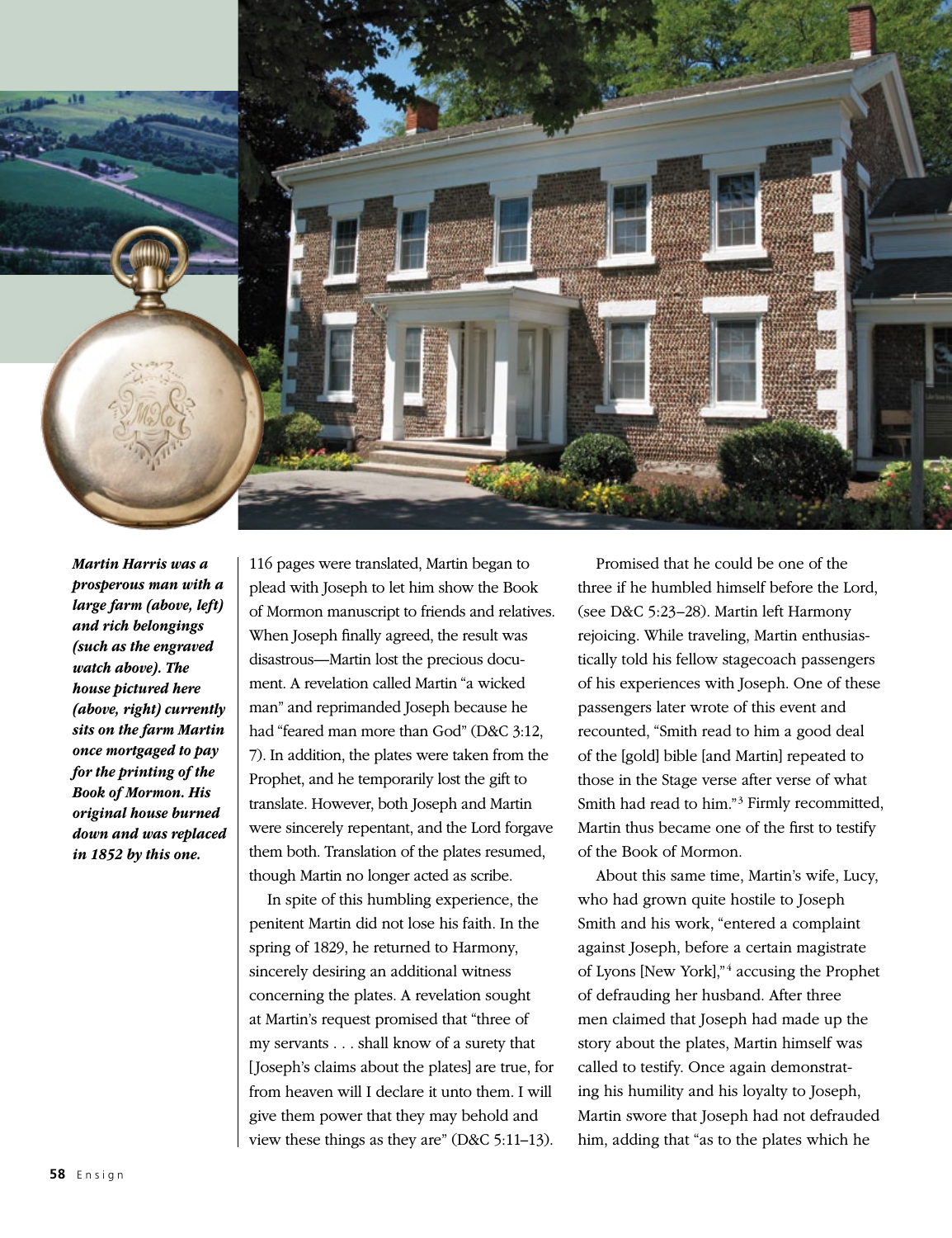professes to have, gentlemen, if you do not believe it, but continue to resist the truth, it will one day be the means of damning your souls." The magistrate promptly ended the proceeding and tore up the record of the testimony of the three hostile witnesses.<sup>5</sup>

# **Witness of the Book of Mormon**

In April of 1829, a schoolteacher by the name of Oliver Cowdery volunteered to be Joseph Smith's scribe. The two of them worked at a blinding pace, completing the translation of the Book of Mormon in approximately 10 weeks. Shortly after that, Joseph announced to Martin, "You have got to humble yourself before your God this day, that you may obtain a forgiveness of your sins. If you do, it is the will of God that you should look upon the plates, in company with Oliver Cowdery and David Whitmer."<sup>6</sup>

Joseph and Martin then walked to a nearby grove with Oliver and David, where they called upon the Lord. When the promised divine manifestation did not develop, Martin suggested that he was the cause and

withdrew. Subsequently, the angel Moroni appeared and showed the plates to Joseph, Oliver, and David. Joseph then sought out Martin and discovered him engaged in humble prayer. Then the two of them were blessed with a vision similar to the one that had just taken place with the other witnesses.<sup>7</sup> When the four men returned to the Whitmer cabin, Martin "seemed almost overcome with joy, and testified boldly to what he had both seen and heard."<sup>8</sup>

In a declaration included in each of the more than 150 million copies of the Book of Mormon published since 1830, the Three Witnesses boldly testify that "an angel of God came down from heaven, and he brought and laid before our eyes, that we beheld and saw the plates." Further, "We also know that they have been translated by the gift and power of God, for his voice hath declared it unto us" ("The Testimony of Three Witnesses," Book of Mormon).

*Though Martin Harris is remembered for his mistake of losing 116 manuscript pages of the Book of Mormon, he also was dedicated to seeing the Book of Mormon published and accepted by the public. He took a transcription of some of the book's ancient characters to professor Charles Anthon (above, inset) in hopes of obtaining a certificate of authenticity, and he worked with printer E. B. Grandin and Joseph Smith (depicted above with Martin) to finance the book's publication and sell copies.*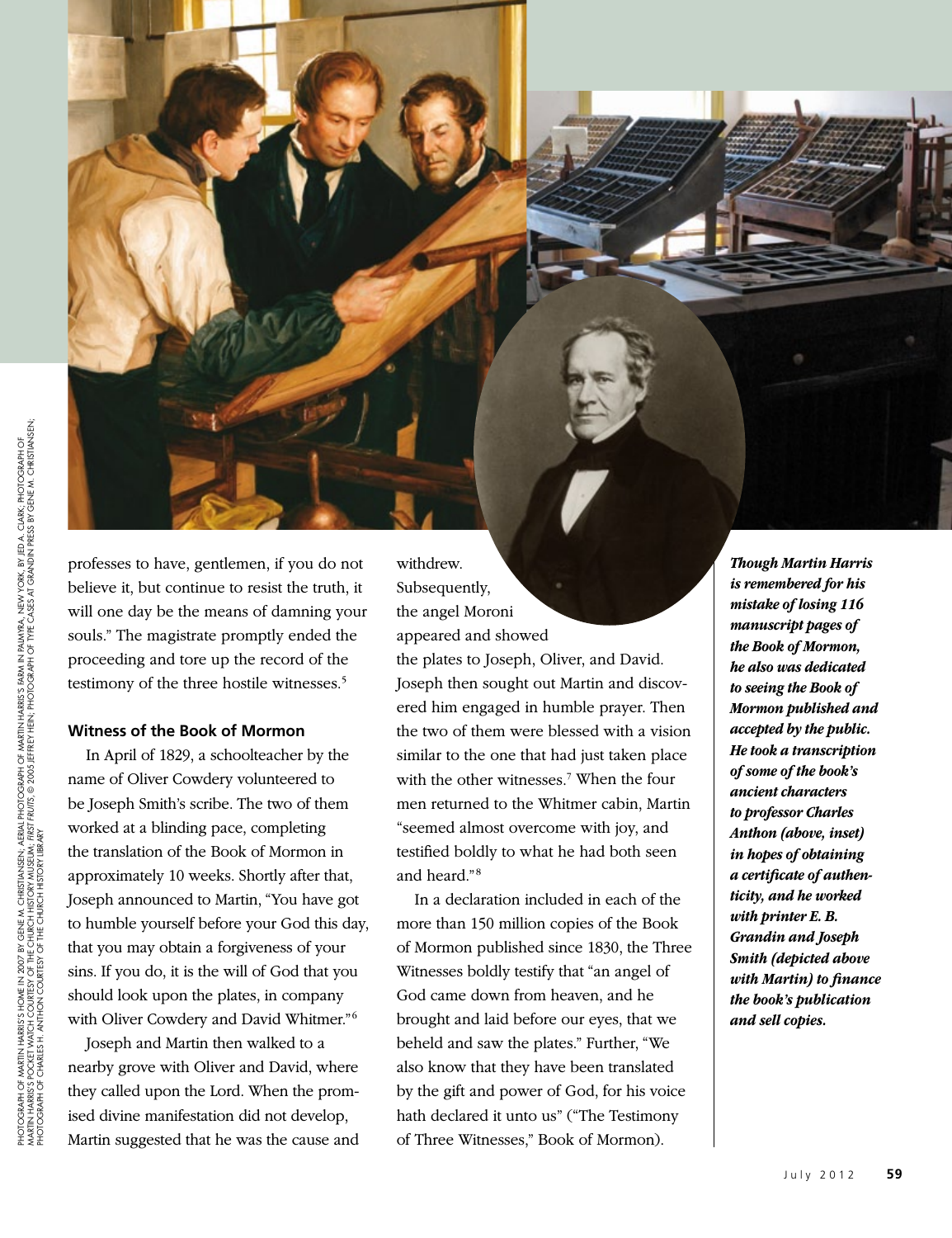

*Martin was chosen to be one of the Three Witnesses of the Book of Mormon. However, the angel did not appear to show the men the plates (depicted above, right) until Martin had withdrawn and prayed for forgiveness. When the Saints went west, he did not go with them. He listed himself in the 1860 census as a "Mormon preacher," and he acted as the caretaker of the Kirtland Temple (above, left).*



#### **Financing the Publication of the Book of Mormon**

Before the summer of 1829 had passed, Martin gave generously again. Joseph and Martin went in search of a printer who could publish the Book of Mormon and finally reached an agreement with Egbert B. Grandin, owner of a three-story building in Palmyra that included a bookstore, a printing shop, and a bindery. However, the cost of printing 5,000 copies of the Book of Mormon was \$3,000—a huge sum (approximately \$73,000 in today's economy).<sup>9</sup> It was simply impossible for the Smith family to raise even a small fraction of that amount. But Martin, who had plunged the small group of believers into the depths of despair a year earlier by losing the Book of Mormon manuscript, now proved his devotion once again by pledging his valuable farm to cover the tremendous expense.

Martin's willingness to do so placed him "side by side with Joseph Smith in a negotiating role that proved vital to the Restoration."<sup>10</sup>

Elder Oaks described the significance of Martin's offering in this way: "One of Martin Harris's greatest contributions to the Church, for which he should be honored for all time, was his financing the publication of the Book of Mormon $"^{11}$ 

## **Final Testimony**

Martin served faithfully through the coming years, but he separated himself from the Church during the turbulent time of the late 1830s. He was excommunicated in December of 1837, but he again humbled himself and was rebaptized in 1842. When the Saints migrated west, he stayed behind, even though his second wife and family eventually journeyed to Utah without him in 1856. Martin nevertheless "acted as a self-appointed